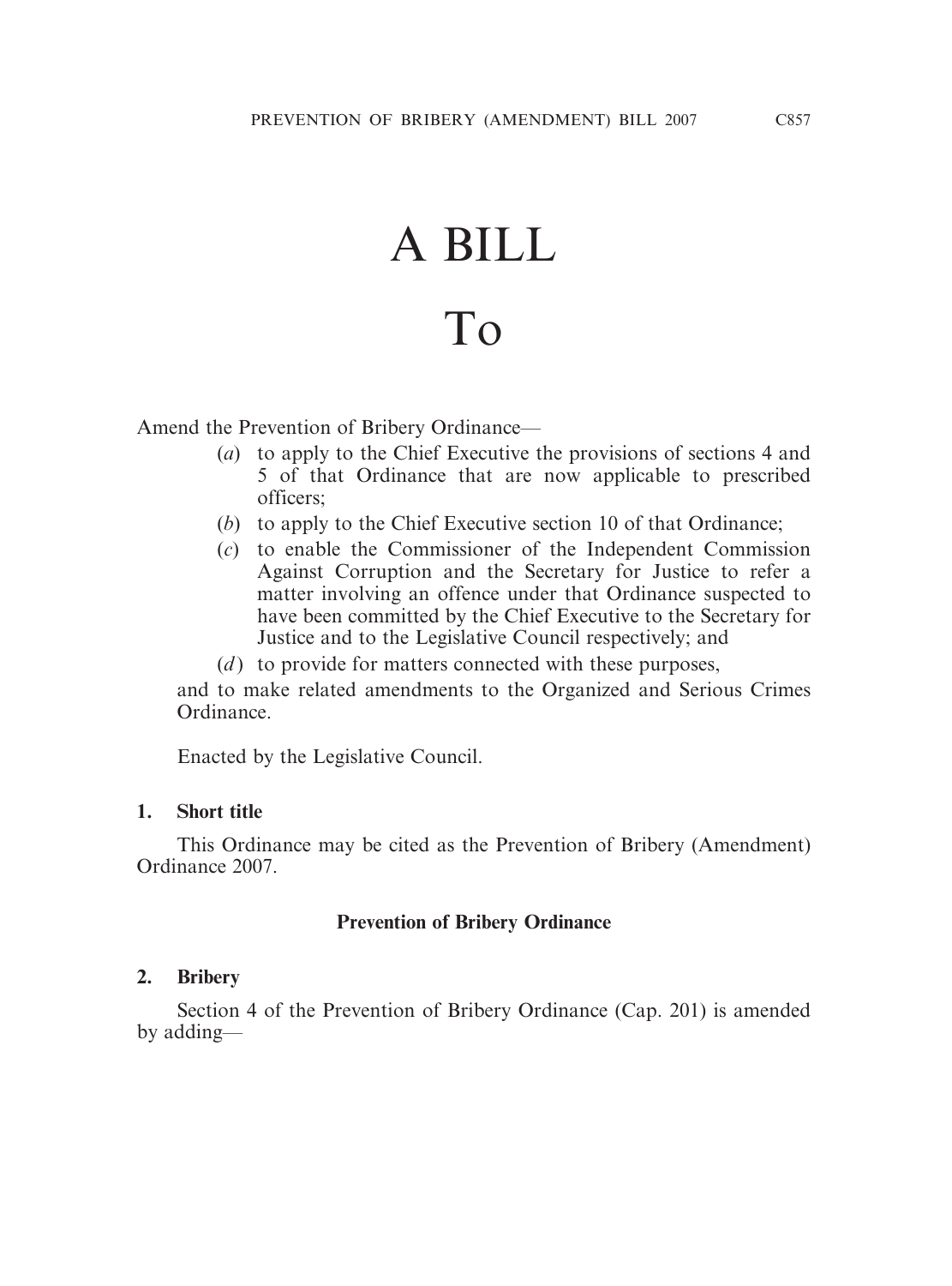"(2A) Any person who, whether in Hong Kong or elsewhere, without lawful authority or reasonable excuse, offers any advantage to the Chief Executive as an inducement to or reward for or otherwise on account of the Chief Executive's—

- (*a*) performing or abstaining from performing, or having performed or abstained from performing, any act in his capacity as the Chief Executive;
- (*b*) expediting, delaying, hindering or preventing, or having expedited, delayed, hindered or prevented, the performance of an act, whether by the Chief Executive in his capacity as the Chief Executive or by any public servant in his capacity as a public servant; or
- (*c*) assisting, favouring, hindering or delaying, or having assisted, favoured, hindered or delayed, any person in the transaction of any business with a public body,

shall be guilty of an offence.

(2B) If the Chief Executive, whether in Hong Kong or elsewhere, without lawful authority or reasonable excuse, solicits or accepts any advantage as an inducement to or reward for or otherwise on account of his—

- (*a*) performing or abstaining from performing, or having performed or abstained from performing, any act in his capacity as the Chief Executive;
- (*b*) expediting, delaying, hindering or preventing, or having expedited, delayed, hindered or prevented, the performance of an act, whether by the Chief Executive in his capacity as the Chief Executive or by any public servant in his capacity as a public servant; or
- (*c*) assisting, favouring, hindering or delaying, or having assisted, favoured, hindered or delayed, any person in the transaction of any business with a public body,

he shall be guilty of an offence.".

# **3. Bribery for giving assistance, etc. in regard to contracts**

Section 5 is amended by adding—

"(3) Any person who, without lawful authority or reasonable excuse, offers any advantage to the Chief Executive as an inducement to or reward for or otherwise on account of the Chief Executive's giving assistance or using influence in, or having given assistance or used influence in—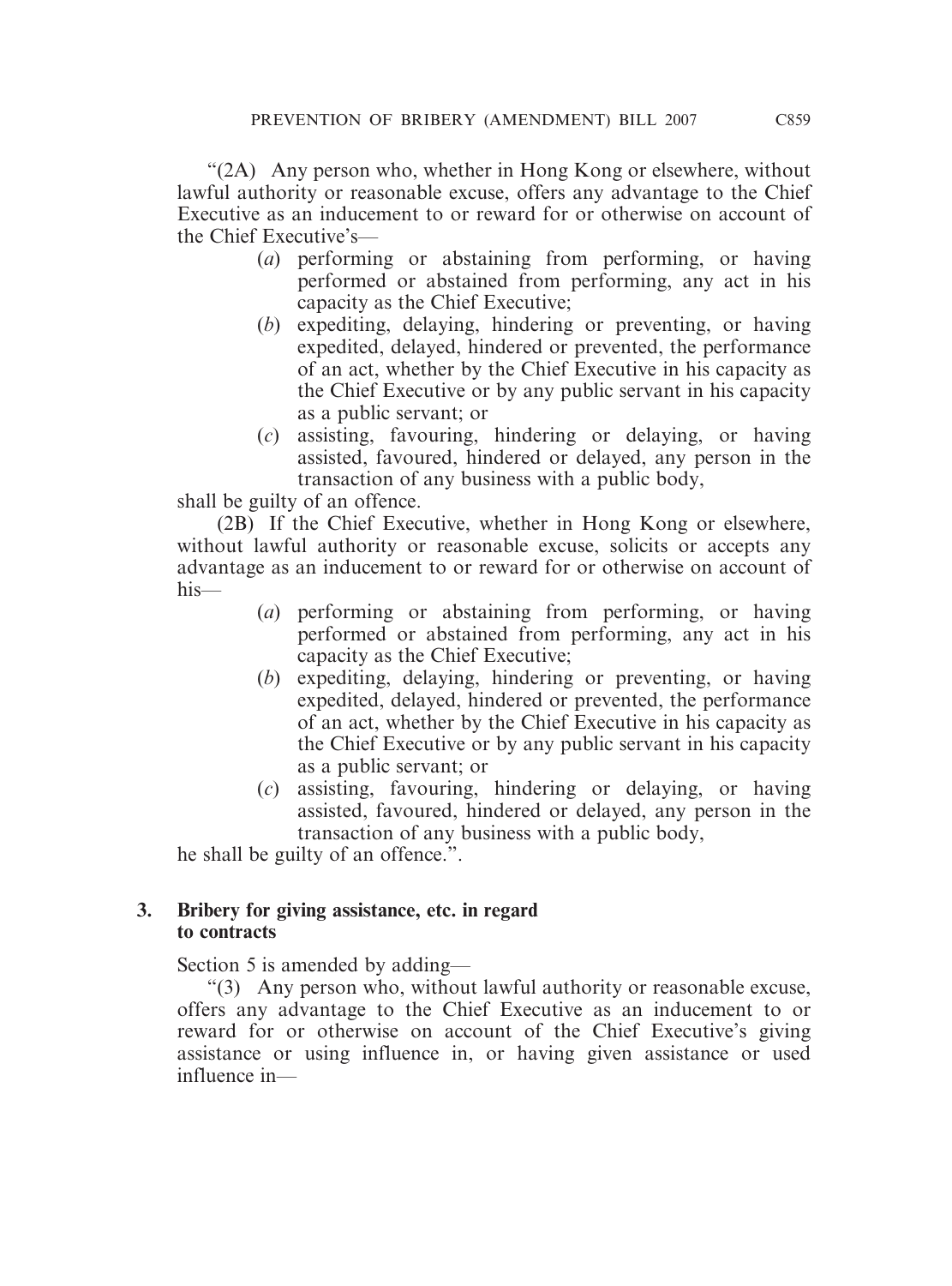- (*a*) the promotion, execution or procuring of—
	- (i) any contract with a public body for the performance of any work, the providing of any service, the doing of any thing or the supplying of any article, material or substance; or
	- (ii) any subcontract to perform any work, provide any service, do any thing or supply any article, material or substance required to be performed, provided, done or supplied under any contract with a public body; or
- (*b*) the payment of the price, consideration or other moneys stipulated or otherwise provided for in any such contract or subcontract as is referred to in paragraph (*a*),

shall be guilty of an offence.

(4) If the Chief Executive, without lawful authority or reasonable excuse, solicits or accepts any advantage as an inducement to or reward for or otherwise on account of his giving assistance or using influence in, or having given assistance or used influence in—

- (*a*) the promotion, execution or procuring of; or
- (*b*) the payment of the price, consideration or other moneys stipulated or otherwise provided for in,

any such contract or subcontract as is referred to in subsection  $(3)(a)$ , he shall be guilty of an offence.".

# **4. Possession of unexplained property**

(1) Section 10(1) is amended by adding "the Chief Executive or" after "having been".

(2) Section 10 is amended by adding—

"(1A) If the accused in any proceedings for an offence under subsection (1) is or has been the Chief Executive, the court, in determining whether the accused has given a satisfactory explanation as provided in that subsection, shall take into account assets that he declared to the Chief Justice pursuant to Paragraph 2, Article 47 of the Basic Law.

(1B) The Chief Justice shall disclose to a court information about assets declared to him pursuant to Paragraph 2, Article 47 of the Basic Law if the disclosure is required by an order made by the court for the purposes of subsection (1A).".

# **5. Section added**

The following is added immediately after section 31—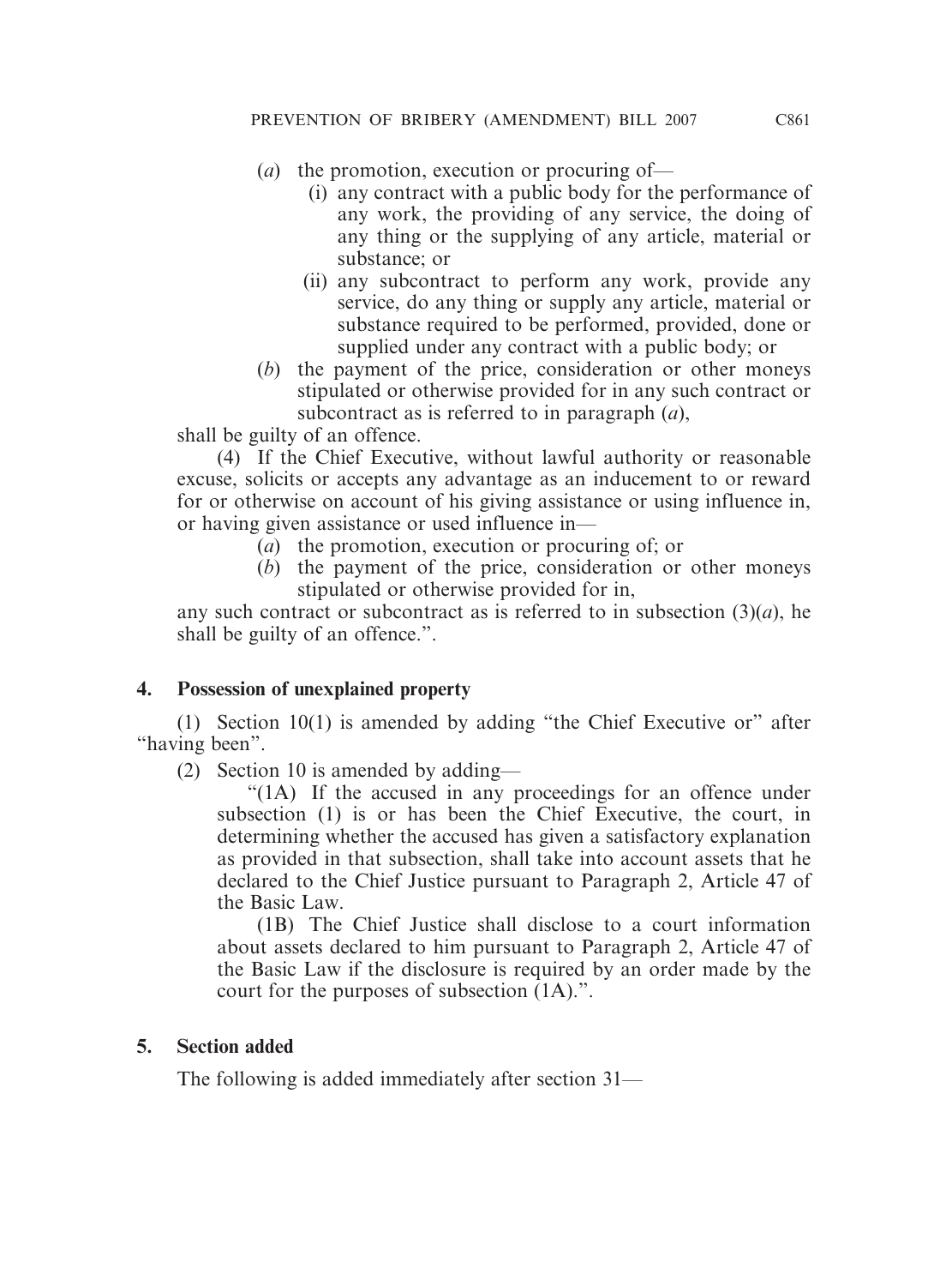### "**31AA. Referral of matter involving offence suspected to have been committed by Chief Executive**

(1) Notwithstanding section 30, where the Commissioner has reason to suspect that the Chief Executive may have committed an offence under this Ordinance, the Commissioner may refer the matter to the Secretary for Justice for him to consider whether to exercise his power under subsection (2).

(2) Notwithstanding section 30, where as a result of a referral made under subsection (1), the Secretary for Justice has reason to suspect that the Chief Executive may have committed an offence under this Ordinance, he may refer the matter to the Legislative Council for it to consider whether to take any action under Article 73(9) of the Basic Law.".

## **Organized and Serious Crimes Ordinance**

#### **6. Other specified offences**

(1) Schedule 2 to the Organized and Serious Crimes Ordinance (Cap. 455) is amended, in paragraph 9, by adding "and (2A)" after "section 4(1)".

(2) Schedule 2 is amended, in paragraph 9, by adding "or the Chief Executive" after "public servant".

(3) Schedule 2 is amended, in paragraph 9, by adding "and (3)" after "section  $5(1)$ ".

#### **Explanatory Memorandum**

The main object of this Bill is to amend the Prevention of Bribery Ordinance (Cap. 201) ("the Ordinance") to make provision relating to the solicitation and acceptance of advantages by the Chief Executive by extending sections 4, 5 and 10 of the Ordinance to the Chief Executive.

2. Section 4(2) of the Ordinance makes it an offence for a prescribed officer to solicit or accept any advantage as a reward for his performing any act in his capacity as a prescribed officer. It is also an offence under section 4(1) of the Ordinance for a person to offer such an advantage to a prescribed officer. Clause 2 adds to section 4 of the Ordinance similar provisions that apply in relation to the Chief Executive and a person who offers such an advantage to the Chief Executive.